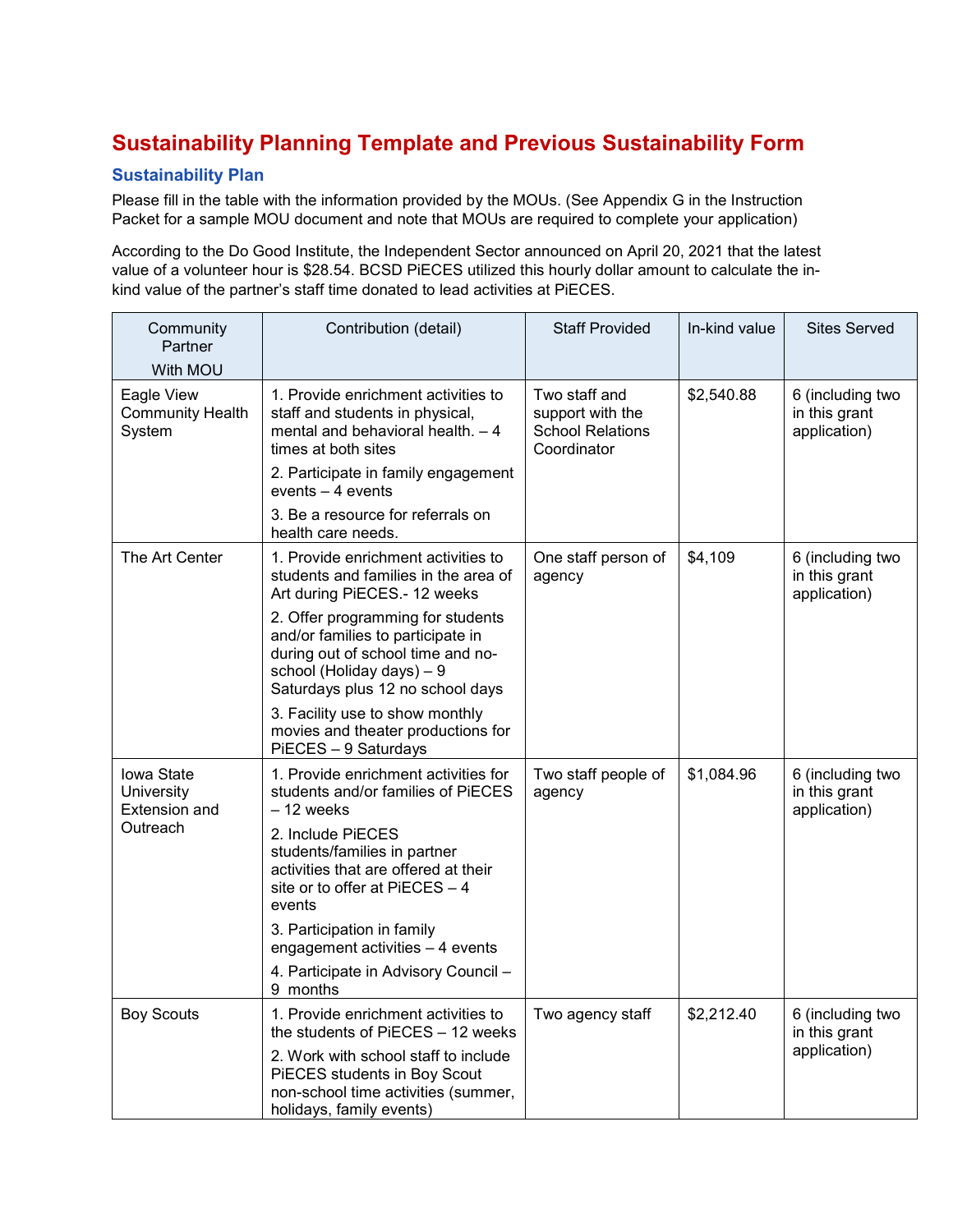|                                                                         | 3. Offer activities for students<br>and/or families in collaboration with<br>family engagement programming                                 |                  |             |                                                   |
|-------------------------------------------------------------------------|--------------------------------------------------------------------------------------------------------------------------------------------|------------------|-------------|---------------------------------------------------|
|                                                                         | 4. Provide discounts on meeting<br>space and camp space for PiECES                                                                         |                  |             |                                                   |
| <b>Girl Scouts</b>                                                      | 1. Provide enrichment activities to<br>the students of PiECES                                                                              | Two agency staff | \$4,109.76  | 6 (including two<br>in this grant                 |
|                                                                         | 2. Work with school staff to include<br>PIECES students in Girl Scout non-<br>school time activities (summer,<br>holidays, virtual troops) |                  |             | application)                                      |
|                                                                         | 3. Offer activities for students<br>and/or families in collaboration with<br>family engagement programming                                 |                  |             |                                                   |
| Des Moines<br>County<br>Conservation<br>(Starr's Cave<br>Nature Center) | 1. Provide environmental<br>enrichment activities to the PIECES<br>students and/or families                                                | Two agency staff | \$4,109.76  | 6 (including two<br>in this grant<br>application) |
|                                                                         | 2. Provide one Saturday per month<br>throughout the school year for<br>families and/or students of PiECES<br>to participate in             |                  |             |                                                   |
|                                                                         | 3. Partner on family and student<br>activities offered by Starr's Cave or<br><b>DSM County Conservation</b>                                |                  |             |                                                   |
| <b>Burlington Public</b><br>Library                                     | 1. Offer enrichment programming<br>at PiECES                                                                                               | Two agency staff | \$2,511.52  | 6 (including two<br>in this grant<br>application) |
|                                                                         | 2. Provide programming at the<br>Library through extended library<br>hours and on days when there is<br>no school                          |                  |             |                                                   |
|                                                                         | 3. Provide programming for<br>PIECES one Saturday per month<br>throughout the school year                                                  |                  |             |                                                   |
| <b>Burlington Police</b><br>Department                                  | 1. Provide outreach activities to the<br>students of PiECES including<br>enrichment during PiECES                                          | Two SRO officers | \$52,056.96 | 6 (including two<br>in this grant<br>application) |
|                                                                         | 2. Provide mentors to work with<br>individual or groups of students                                                                        |                  |             |                                                   |
|                                                                         | 3. Two SRO officers on staff during<br>PIECES programming                                                                                  |                  |             |                                                   |
| Southeastern<br>Community<br>College                                    | 1. Partner with program to provide<br>services and programs to the<br>families of PiECES including AEL<br>programming                      | 3 staff members  | \$4,109.76  | 6 (including two<br>in this grant<br>application) |
|                                                                         | 2. Provide in-kind meeting space<br>when appropriate for PiECES                                                                            |                  |             |                                                   |
|                                                                         | 3. Participate in family engagement<br>events that PiECES is hosting                                                                       |                  |             |                                                   |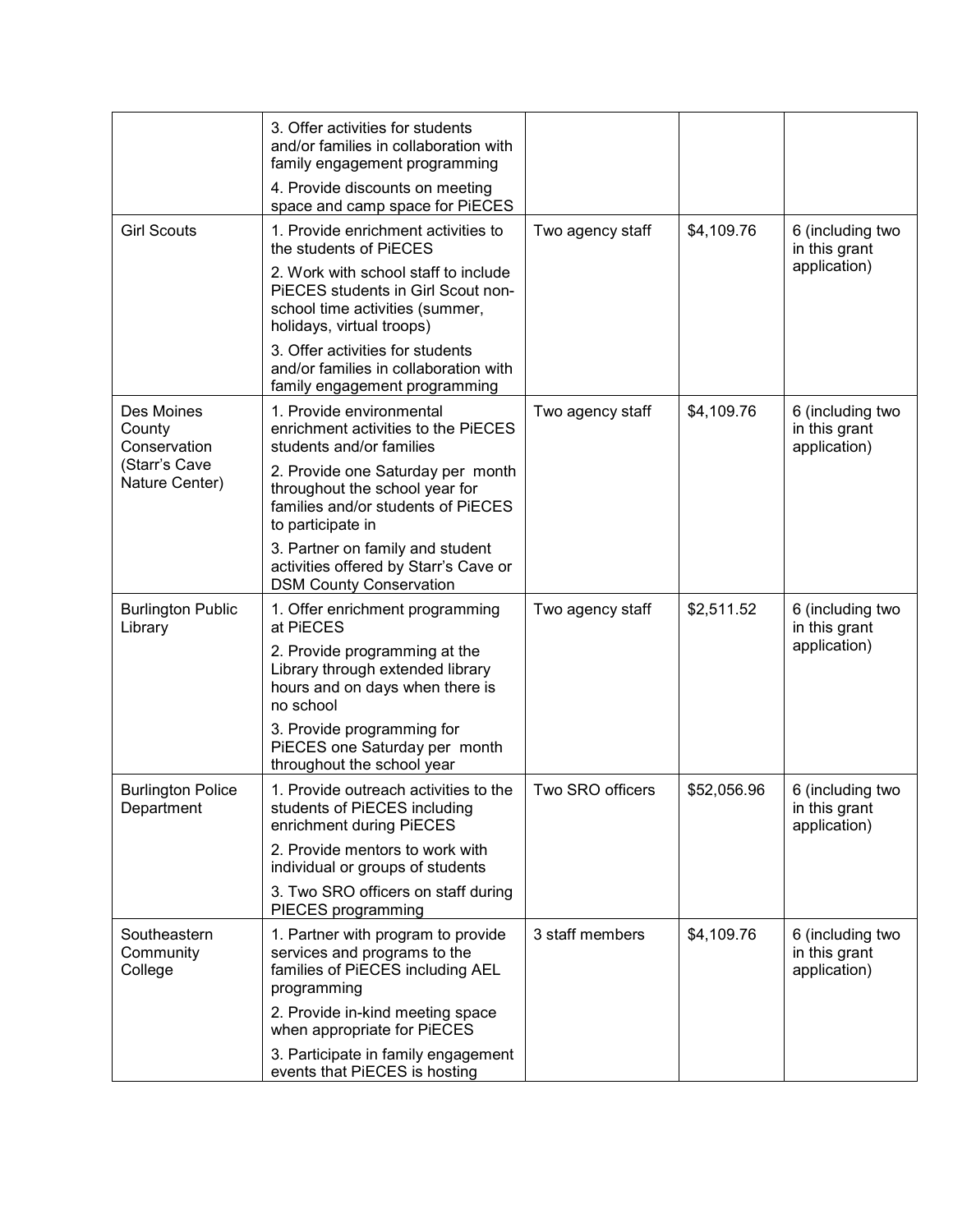|                                       | 4. Offer enrichment activities for<br>students of PiECES – 4 events                 |                            |            |  |
|---------------------------------------|-------------------------------------------------------------------------------------|----------------------------|------------|--|
| <b>Community Action</b><br>of SE Iowa | 1. Provide resources to families<br>and/or students of the PIECES<br>program        | One agency staff<br>member | \$1,141.60 |  |
|                                       | 2. Offer resources and activities at<br>the family engagement events $-4$<br>events |                            |            |  |
|                                       | 3. Provide enrichment activities at<br>the PIECES program                           |                            |            |  |
| TOTAL:                                | \$77,986.60                                                                         |                            |            |  |

## **Partnerships without MOU but contributed to program in past years**

| Community<br>Partner<br><b>Without MOU</b>   | Contribution (detail)                                                                                                                                                        | <b>Staff Provided</b> | In-kind value | <b>Sites Served</b>                               |
|----------------------------------------------|------------------------------------------------------------------------------------------------------------------------------------------------------------------------------|-----------------------|---------------|---------------------------------------------------|
| <b>ADDS</b>                                  | Activities at PIECES for students<br>and/or families in the area of<br>substance abuse prevention and<br>treatment                                                           | $\overline{2}$        | 684.96        | 6 (including two<br>in this grant<br>application) |
| Area Recyclers                               | Activities for students and/or<br>families of PiECES including<br>enrichment and potential field trip<br>on recycling efforts in Burlington<br>and within the schools        | $\mathbf{1}$          | 171.24        | 6 (including two<br>in this grant<br>application) |
| <b>Burlington Fire</b><br>Department         | Enrichment activities for students of<br>PIECES during after school hours.<br>Also participation in family events<br>including tour of equipment and<br>possible field trip. | $\overline{2}$        | 684.96        | 6 (including two<br>in this grant<br>application) |
| City Hope /<br>Harmony Bible<br>Church       | Volunteers for tutoring and<br>homework help during PiECES.<br>Meeting room space as needed.                                                                                 | 8                     | 28,630        | 6 (including two<br>in this grant<br>application) |
| Des Moines<br><b>County Public</b><br>Health | Resources and activities for<br>families of PiECES including<br>immunization clinic, dental<br>screening, and COVID information.                                             | $\mathbf{1}$          | 285.40        | 6 (including two<br>in this grant<br>application) |
| <b>DVIP</b>                                  | Activities at PiECES for students<br>and/or families in the area of<br>domestic violence and concent.                                                                        | $\mathbf{1}$          | 285.40        | 6 (including two<br>in this grant<br>application) |
| F&M Bank                                     | Activities for students and/or<br>families during PiECES program<br>related to financial literacy and<br>school day Kid's Bank                                               | $\mathbf{1}$          | 342.48        | 6 (including two<br>in this grant<br>application) |
| Food Freedom                                 | Activities for students and/or<br>families in the area of eating                                                                                                             | $\mathbf 1$           | 342.48        | 6 (including two<br>in this grant<br>application) |